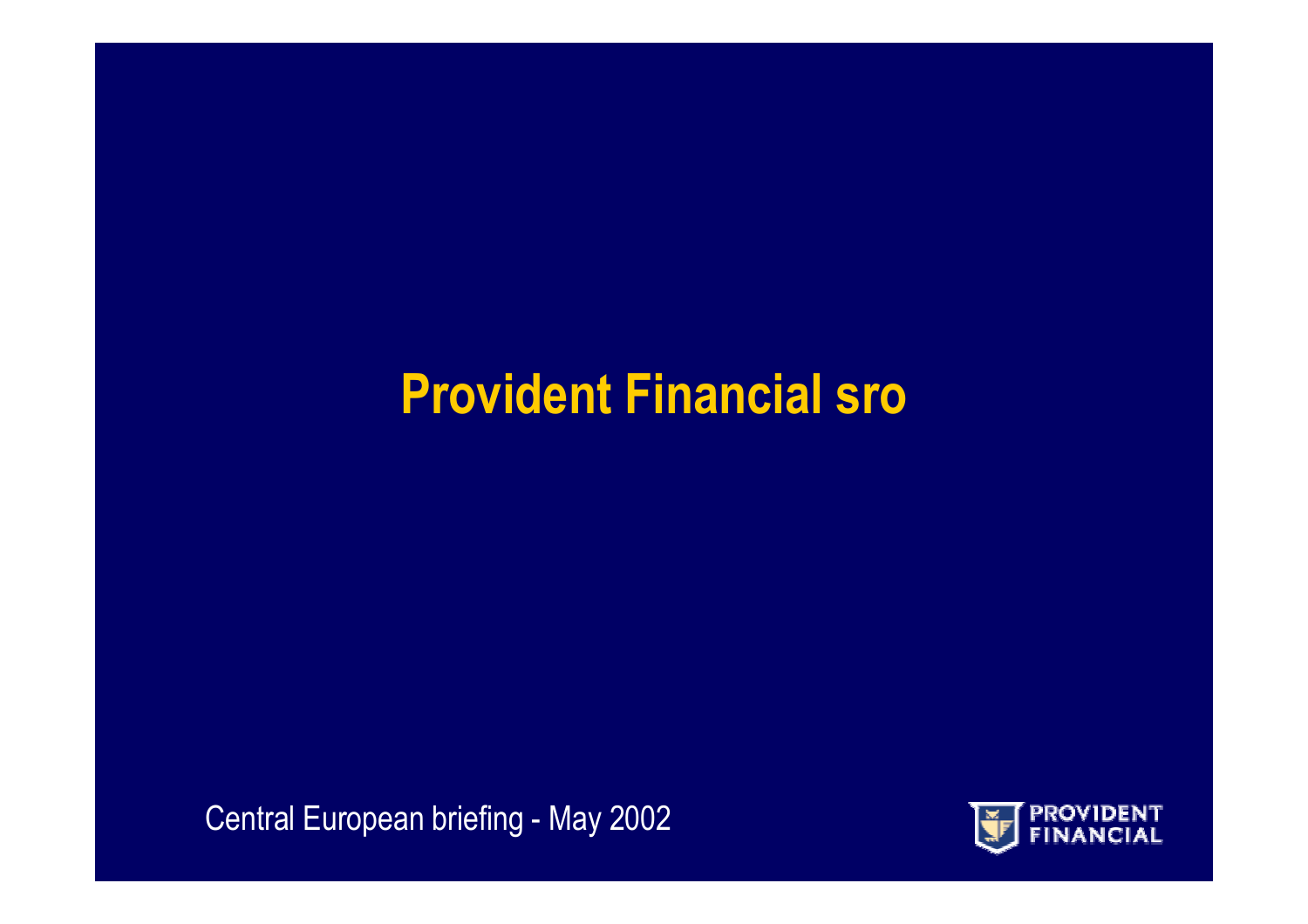# **Slovakia Kenny McPartland**

- > 1 8 years UK and International home credit experience
- > DMS, 1997
- $>$ Based in Prague since September 1998
- > Been based in Bratislava since December 2000
- > Moved to Bratislava in February 2001

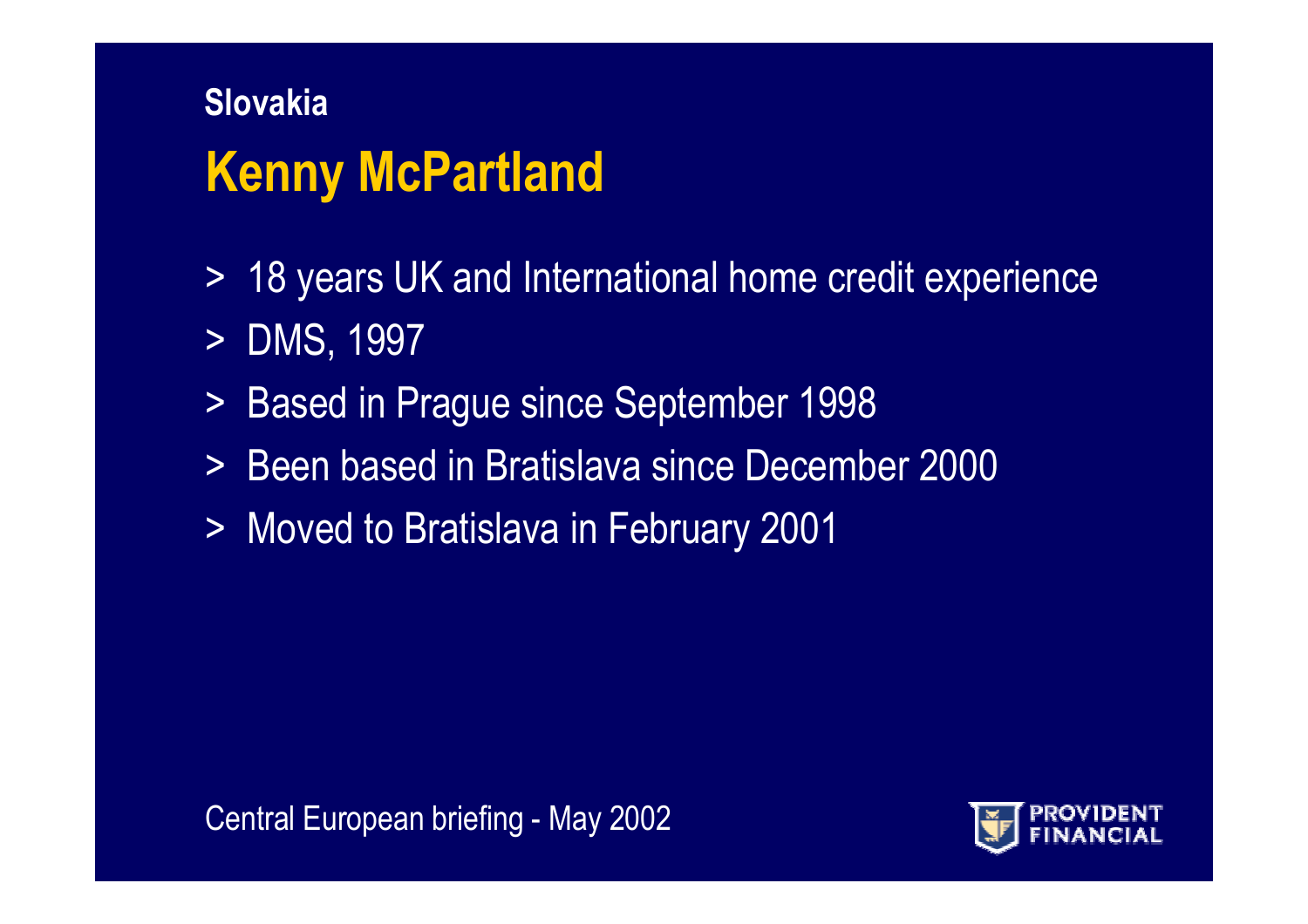# **SlovakiaAgenda**

- > Introduction
	- Management team
	- Why Slovakia?
- > Provident Financial sro
	- History of the business
	- Performance
	- -Plans for the future

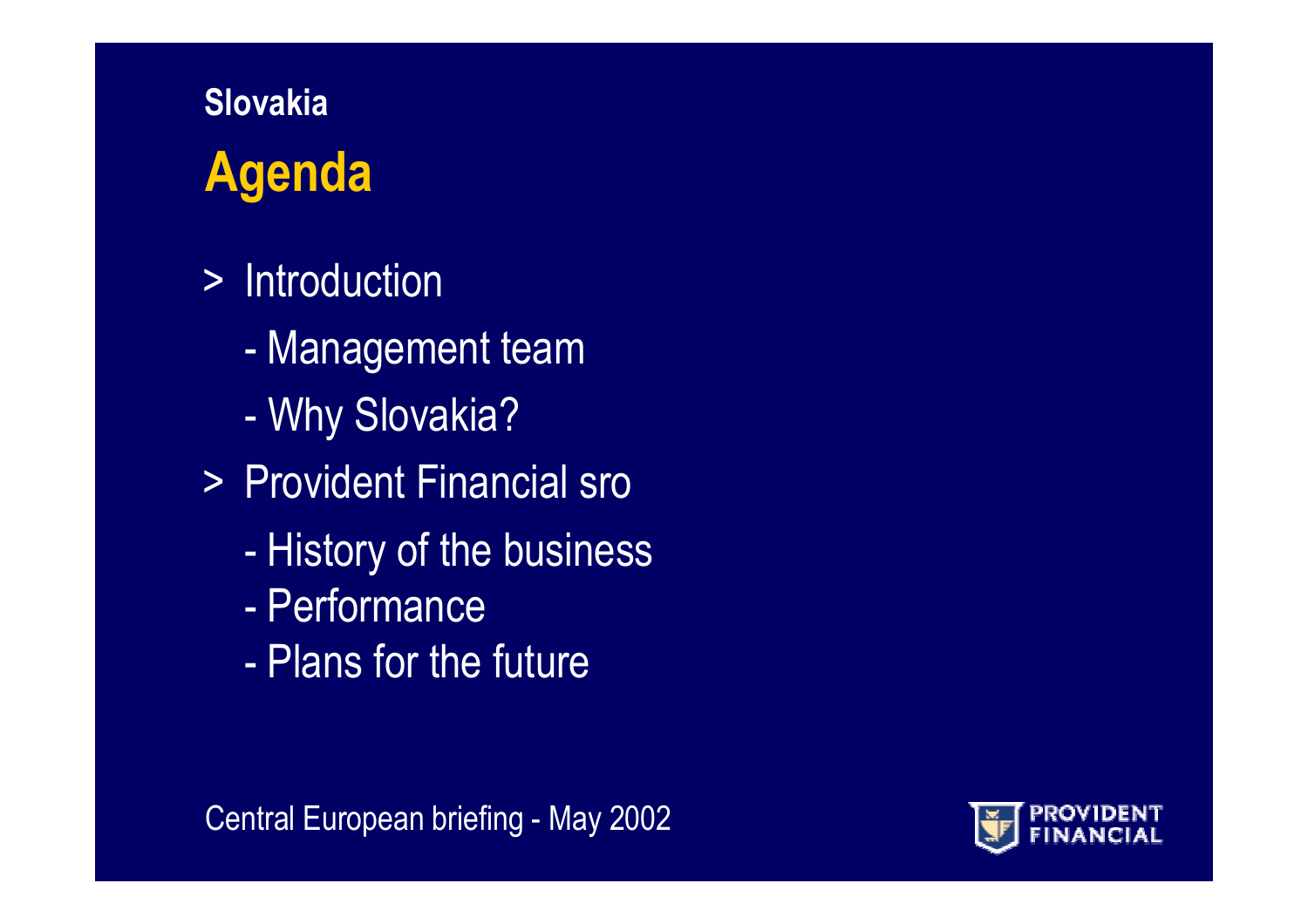# **Slovakia Management team**



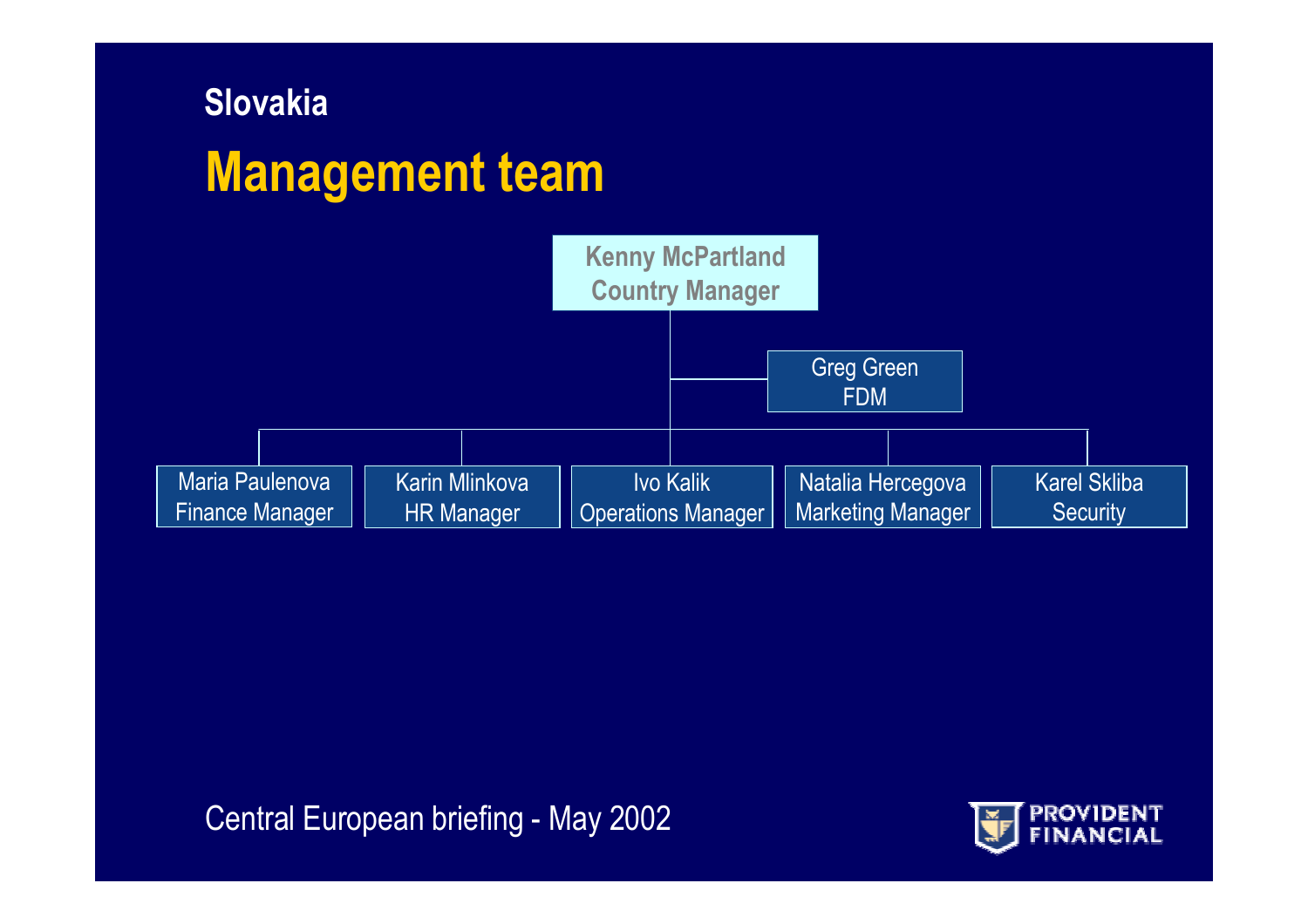### **Slovakia Slovakia**



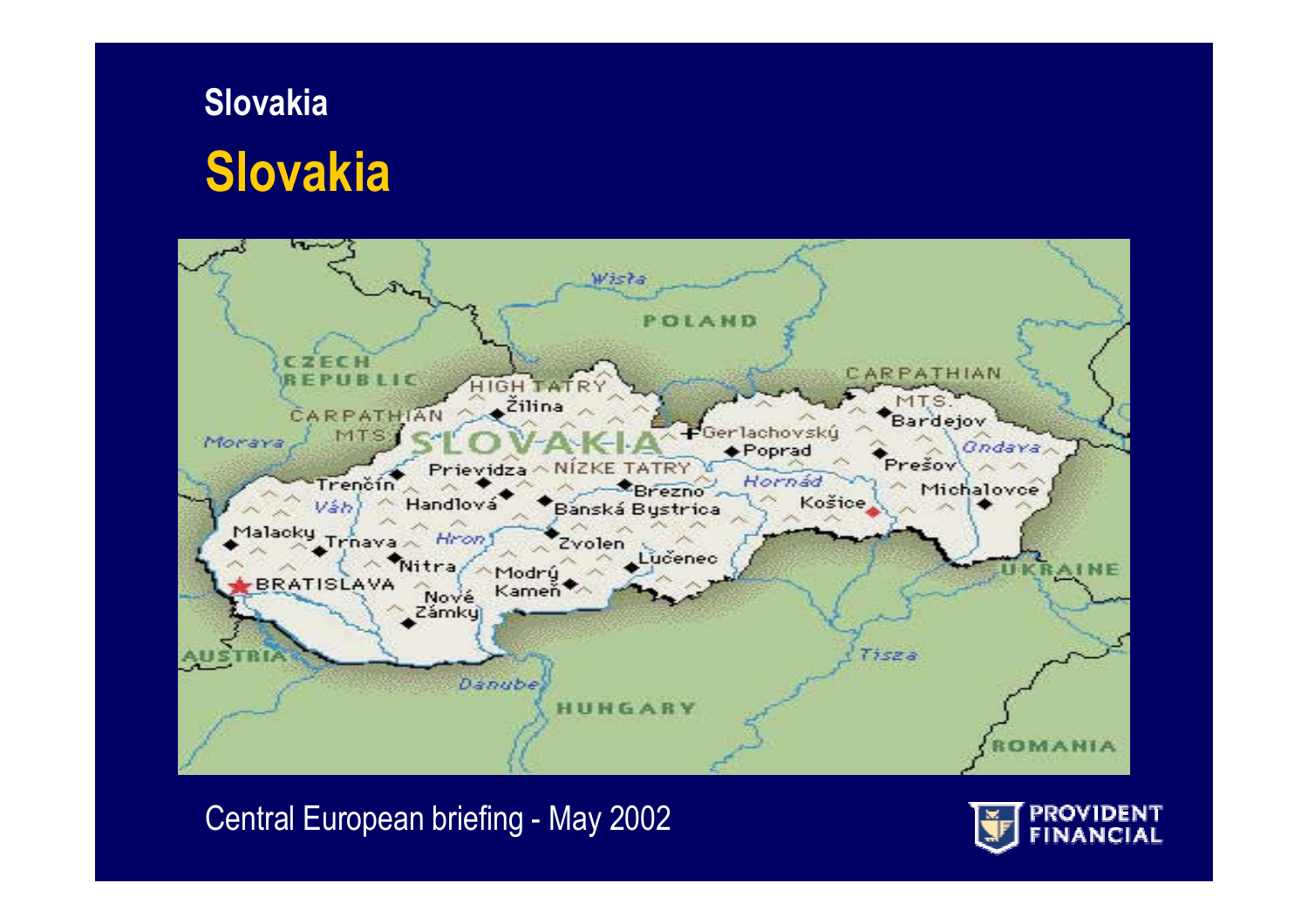# **Why Slovakia? Slovakia**

- > 49,036 sq km
- > Population 5.4 million
- > Natural progression from Czech Republic
- > Language mutually intelligible
- >Similar market conditions
- > Developed and urban economy
- > EU membership

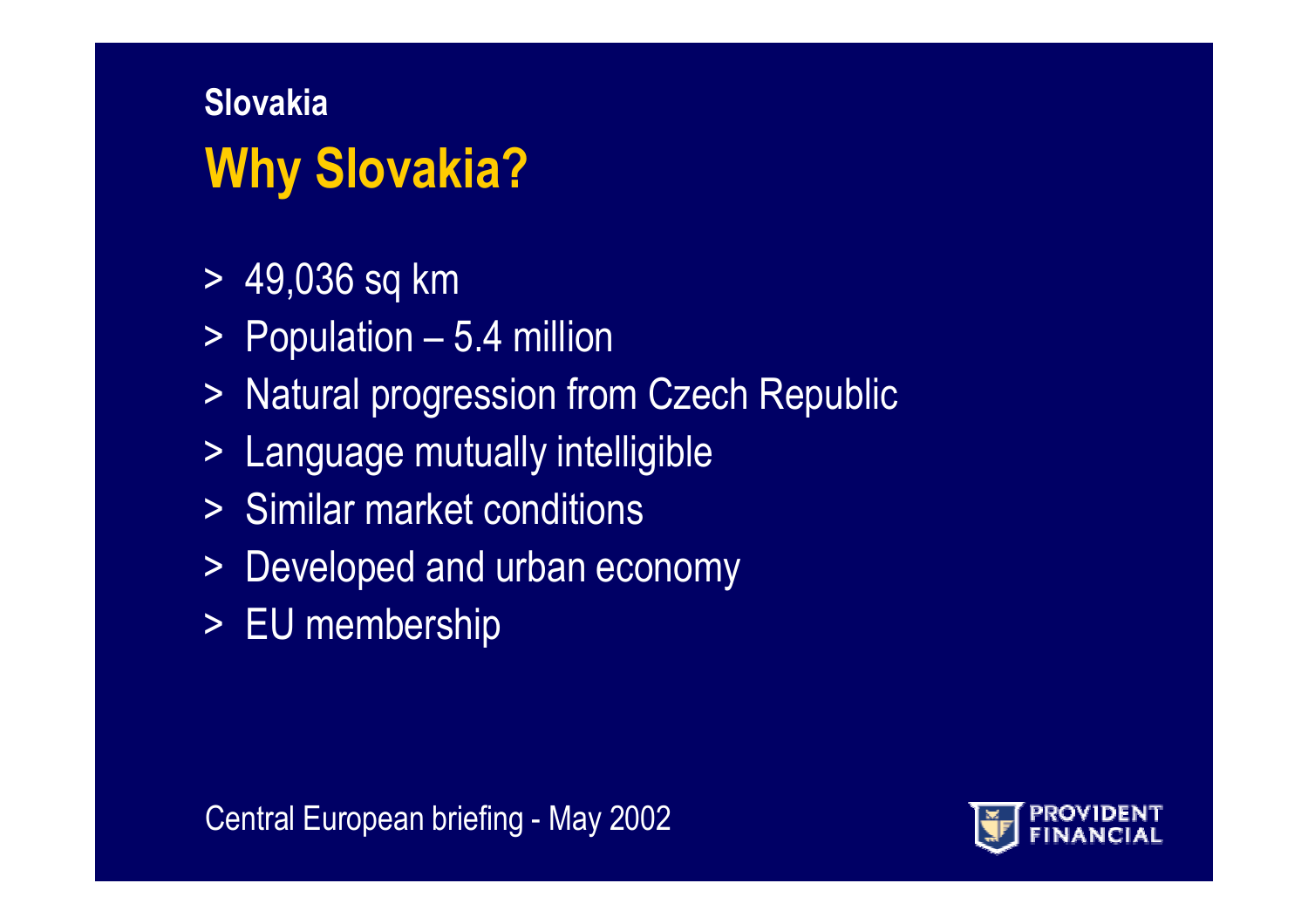# **Why Slovakia? Slovakia**

Other British investors

- –Tesco
- Kingfisher
- Allied Domeq
- Other major investors
	- Volkswagen
	- –US Steel

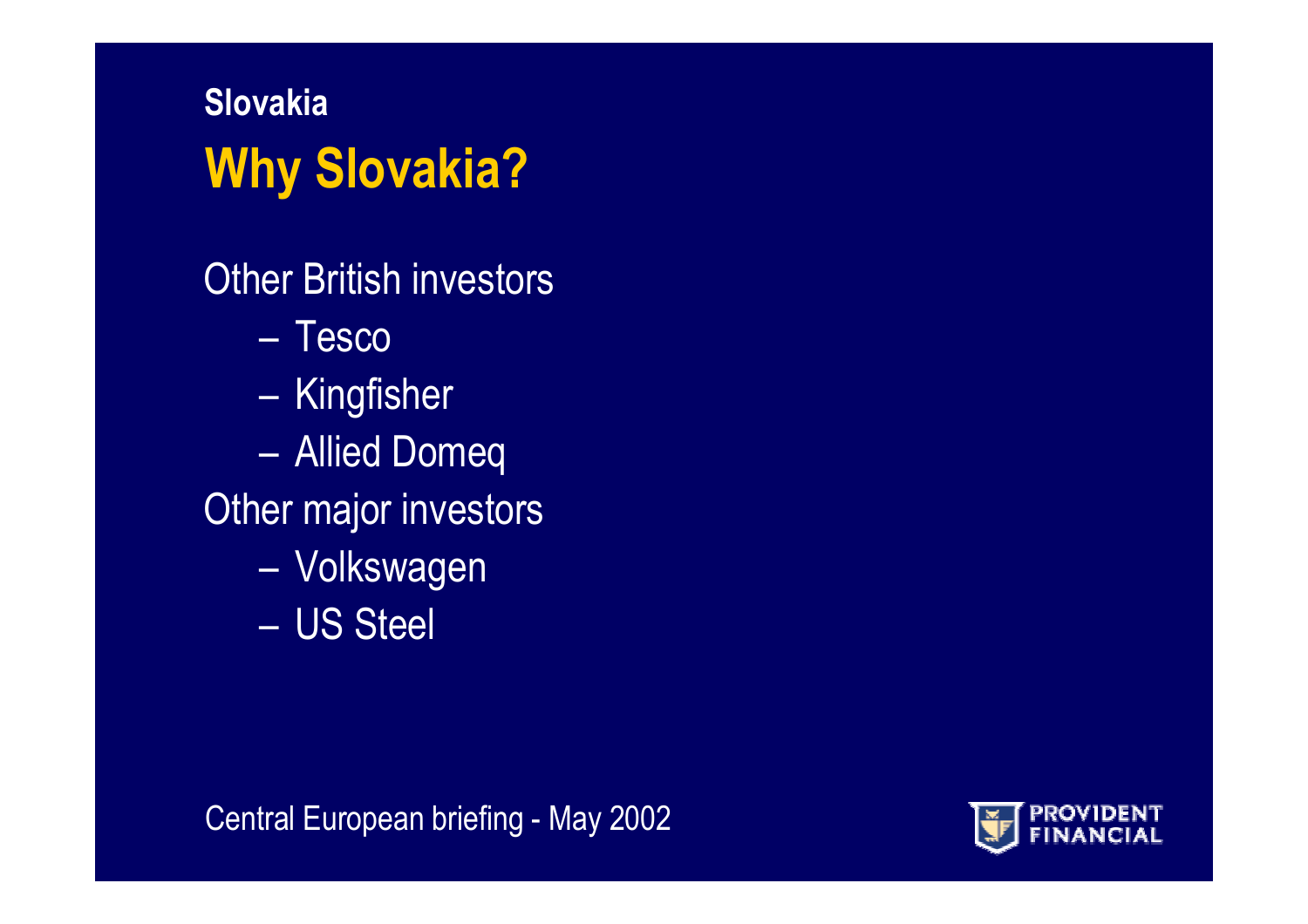### **Economic characteristics Slovakia**



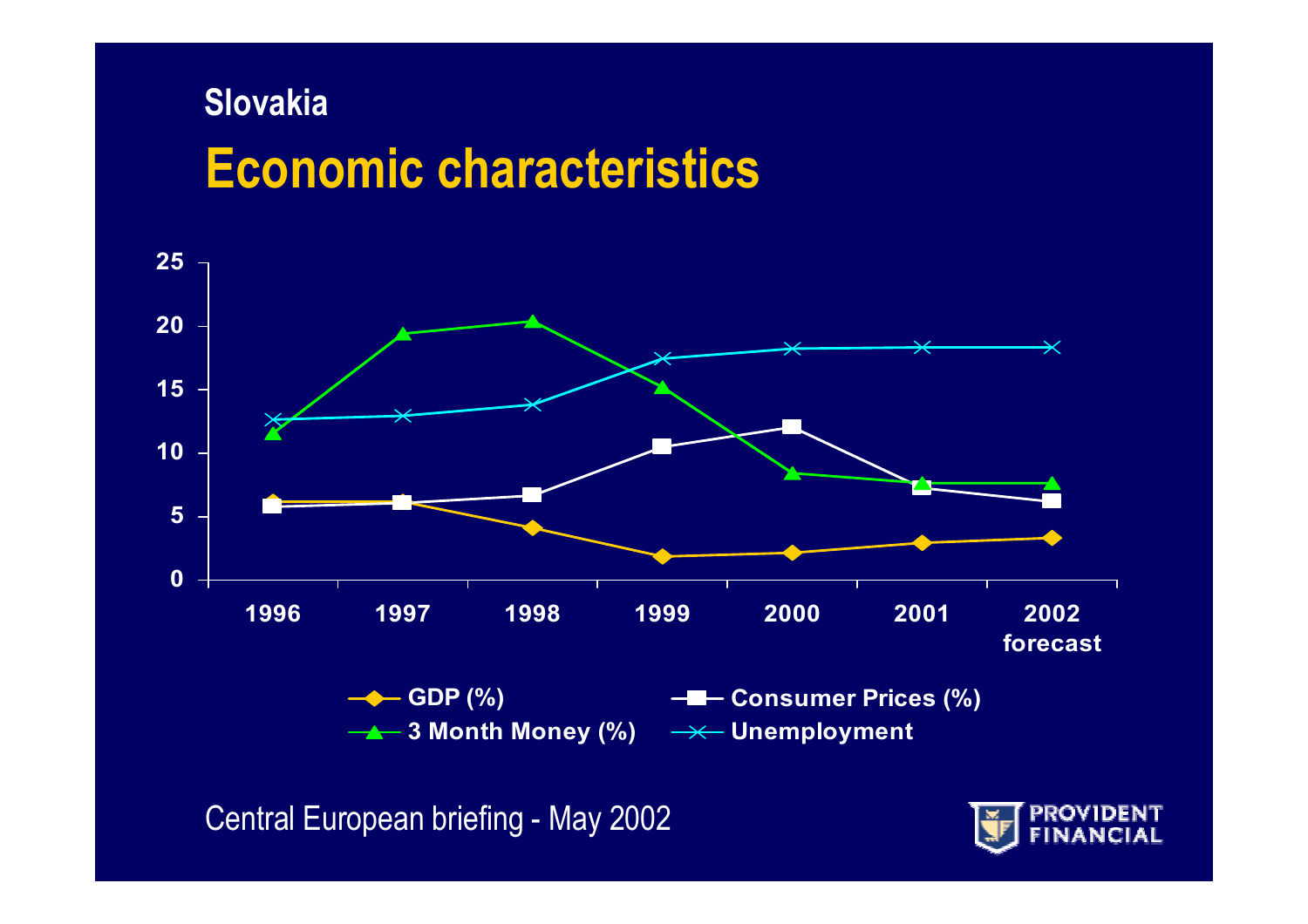### **Researching the market Slovakia**

- > Usage and attitudes
- > P r o file s
- > Media
- > Recruitment
- > Competition

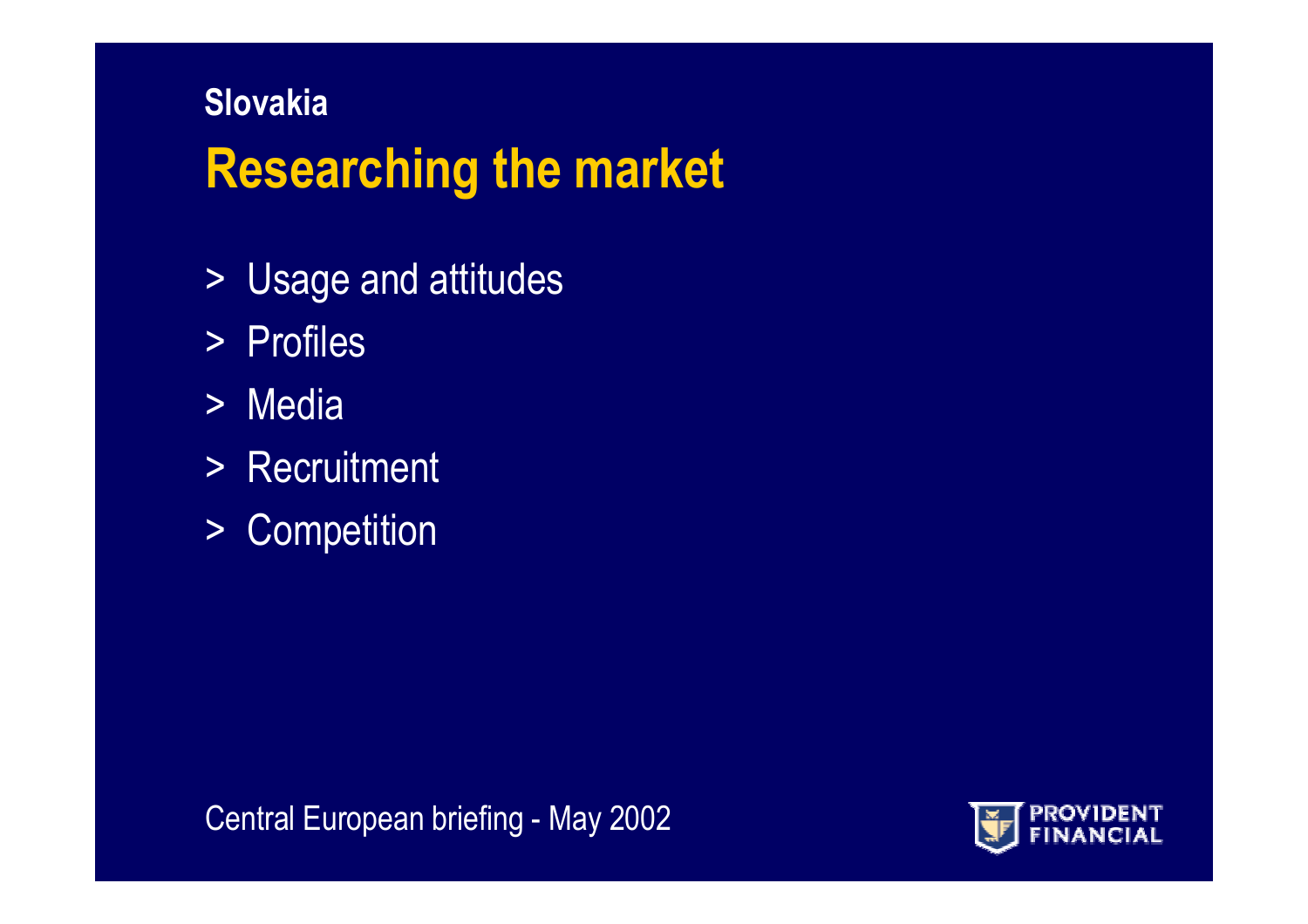### **Population characteristics Slovakia**

- > Population 5.4 million
- > Majority in the West
- > Capital Bratislava population 450,000
- >Well educated

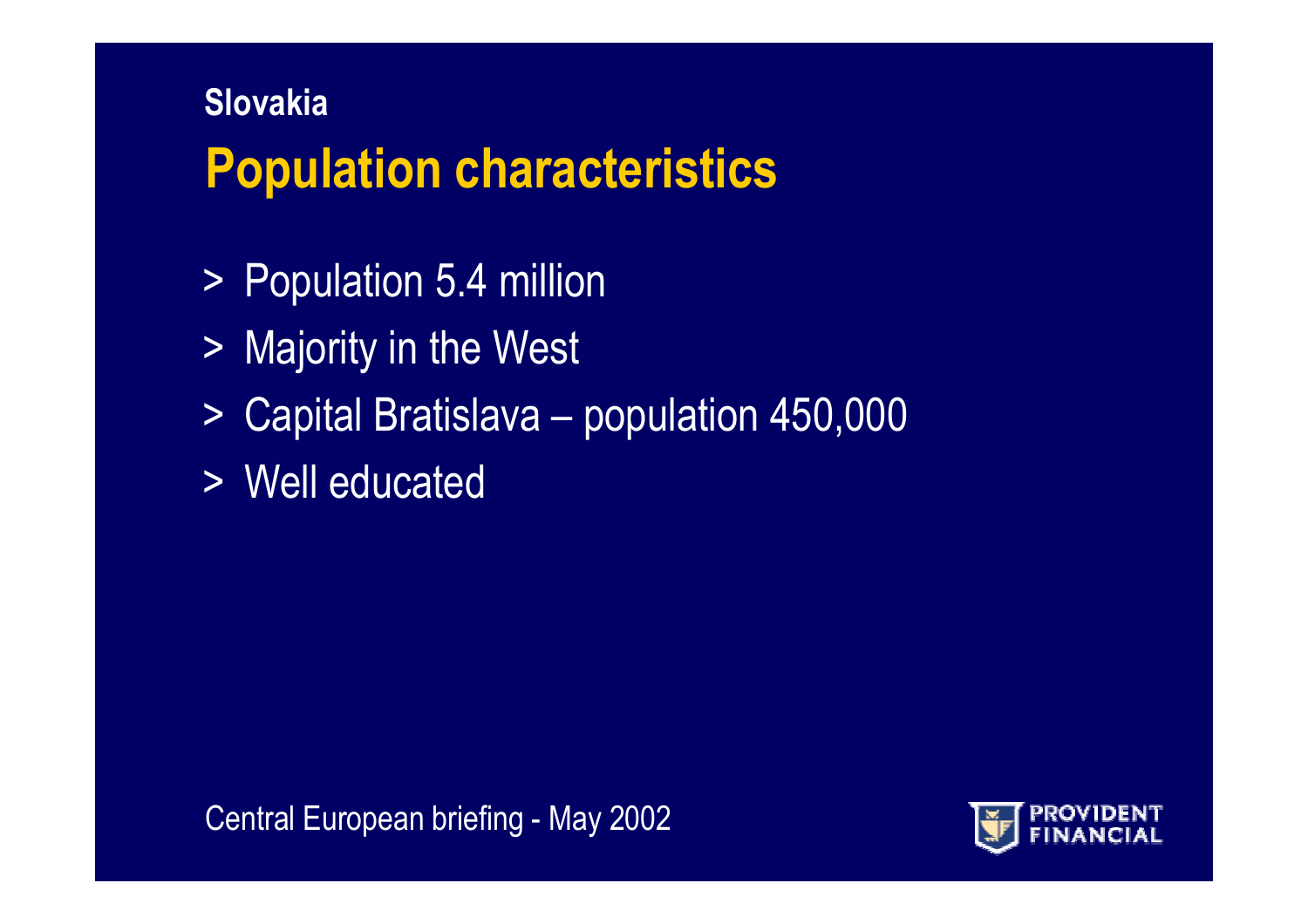### **Pilot operation Slovakia**

- > Business established in February 2001 in Bratislava
- > Key Performance Managers recruited
- > Key Function Managers recruited
- > Training in Czech Republic initially
- > Systems and support from Czech Republic
- > Started trading in April
- > Pilot operation 2001 5057 customers

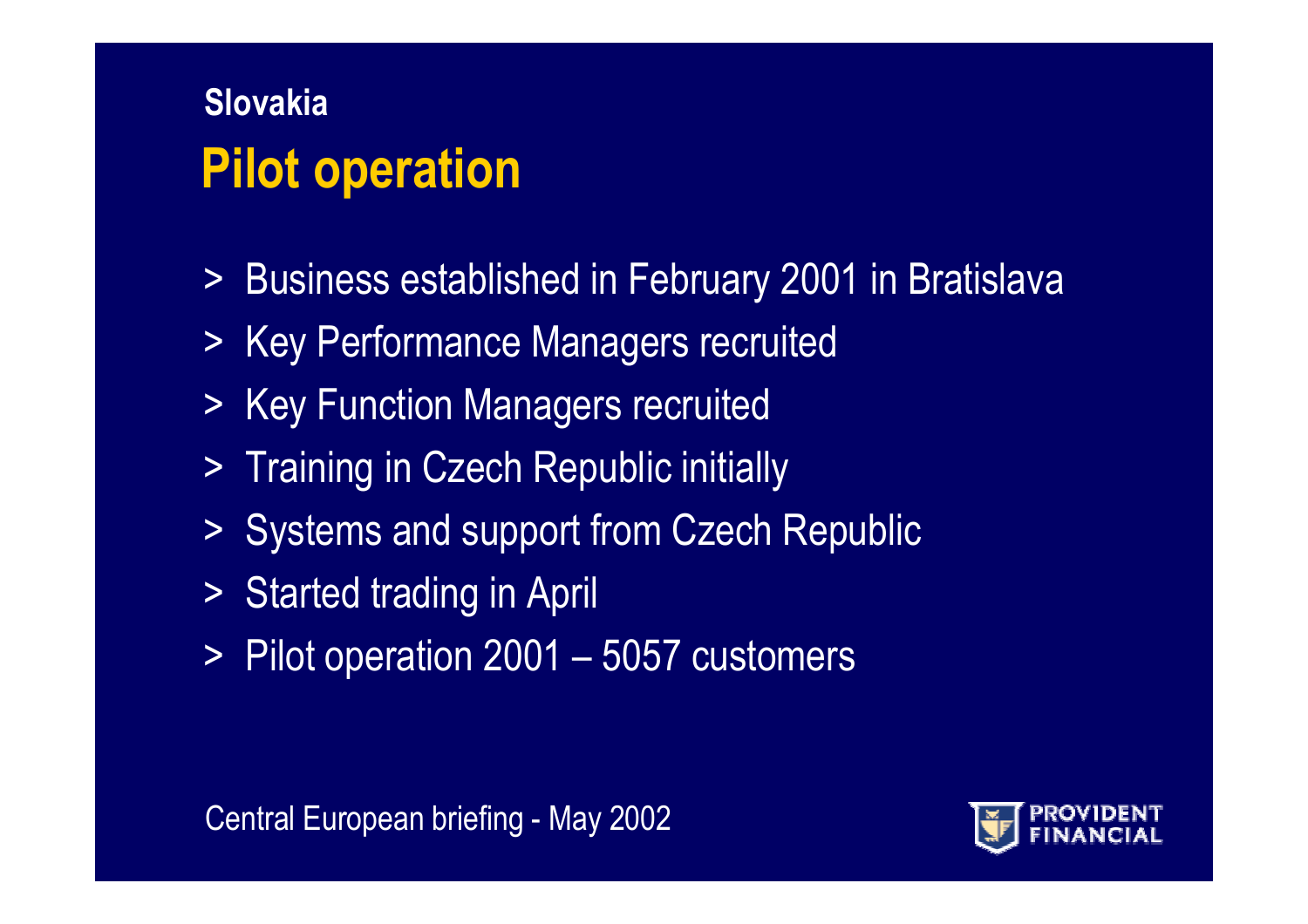# **Slovakia Expansion in 2002**

- > Establish local training
- > Recruit and train development managers
- > Recruit and train more agents
- >Grow the customer base

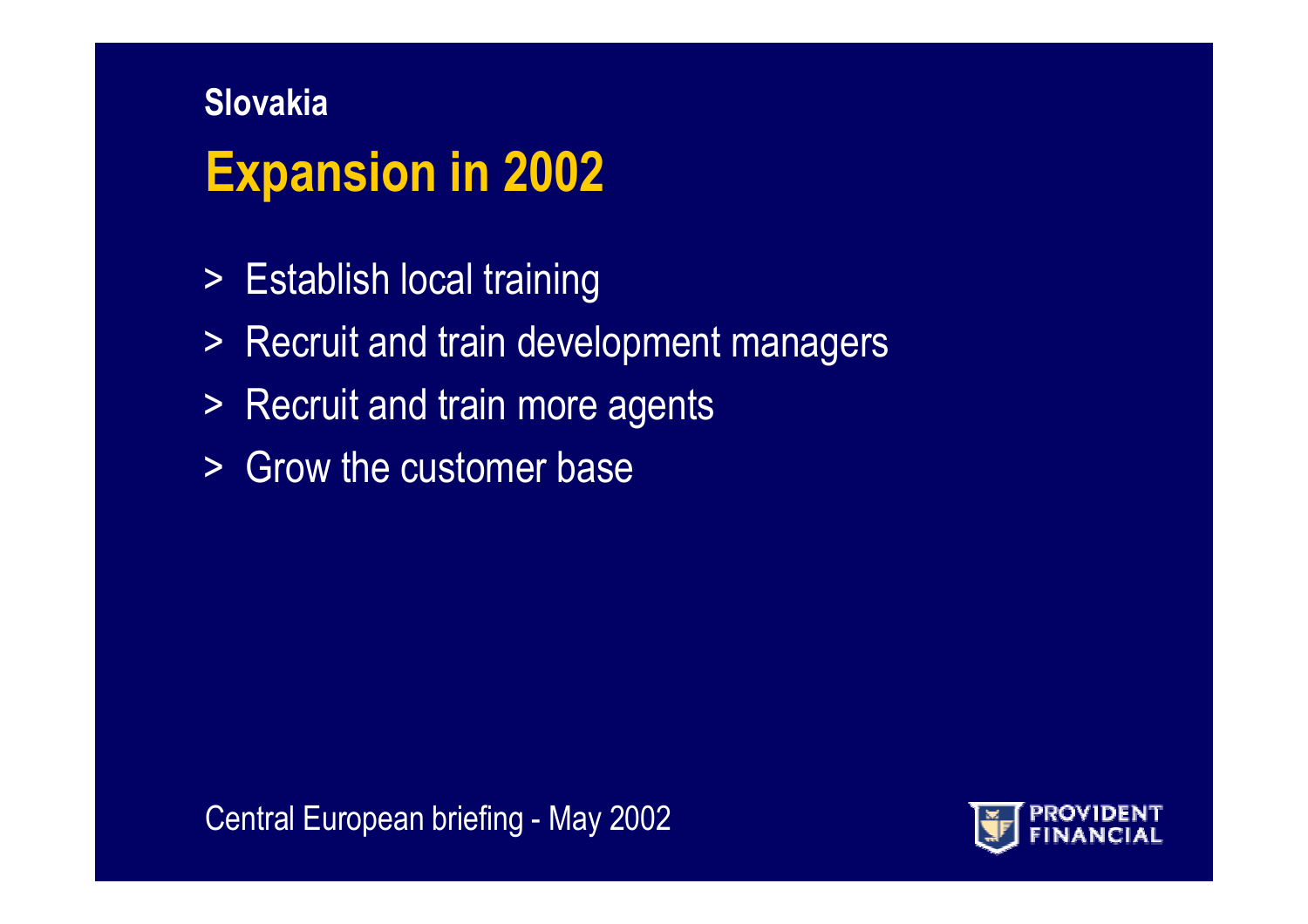### **Branches Slovakia**



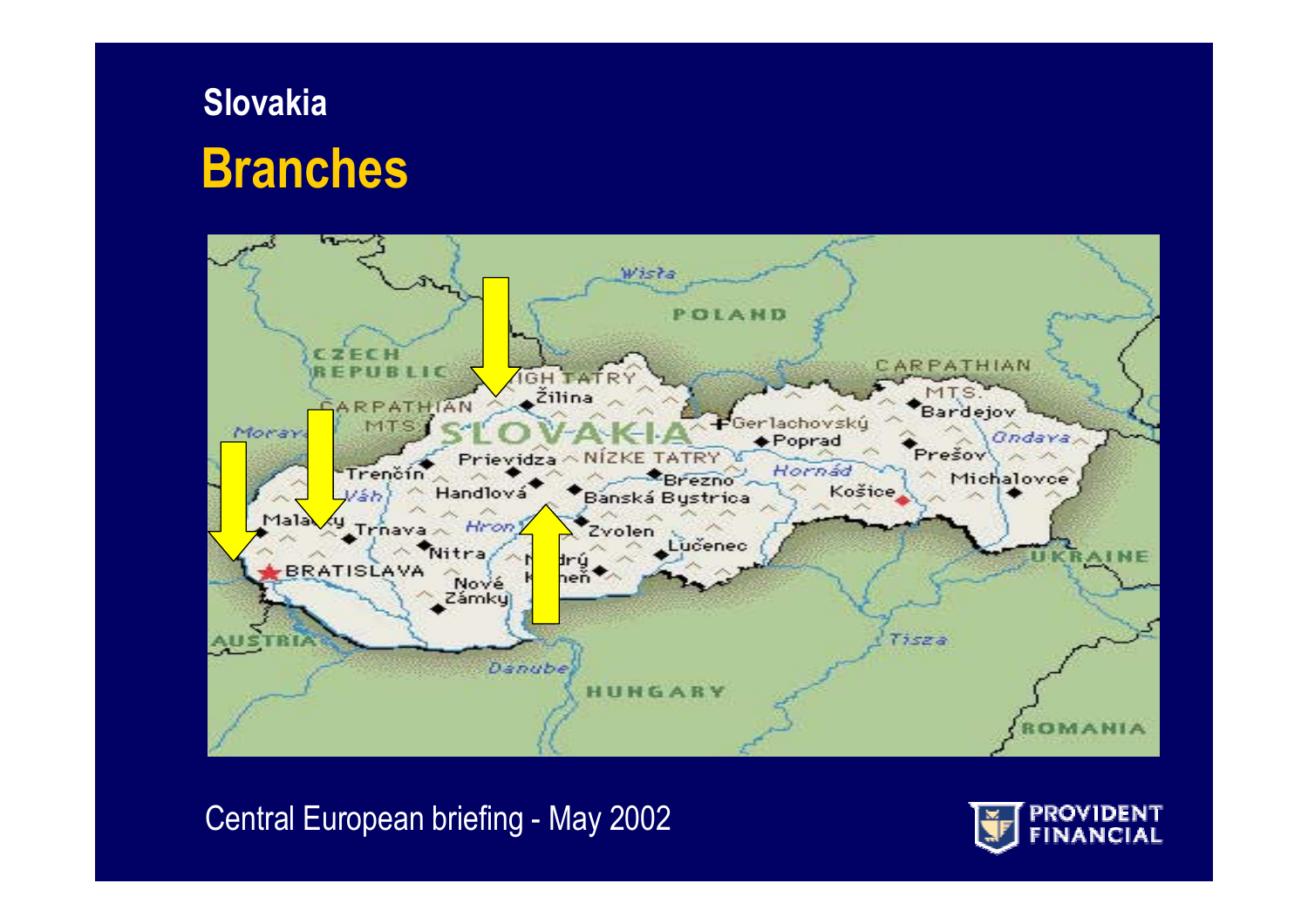



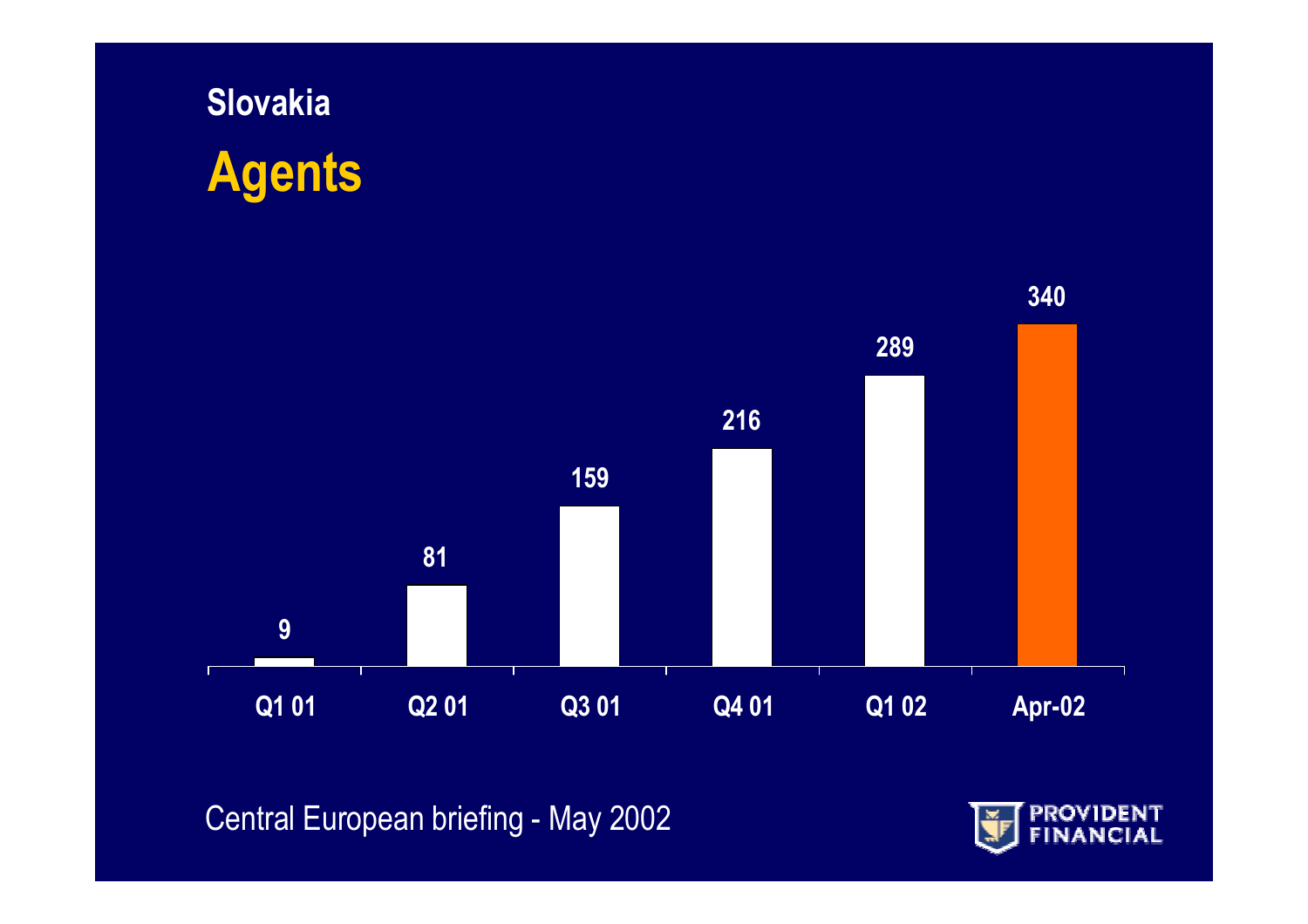# **Agent profile Slovakia**

- >Recruitment methods
- >Female 61% : male 39%
- > Average age is 39
- > Commission structure
- > Average weekly earnings of £15

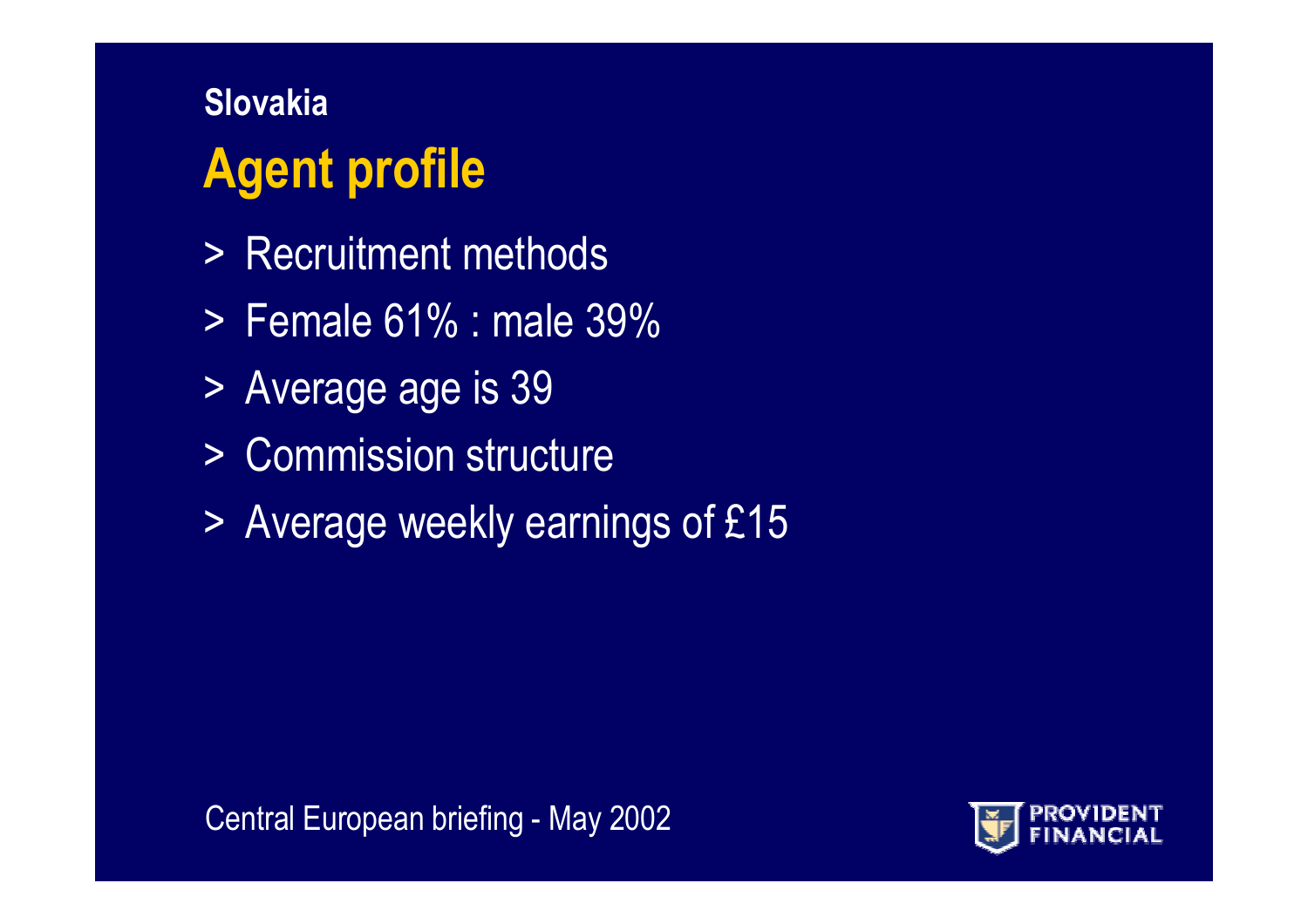# **Slovakia Employee numbers**



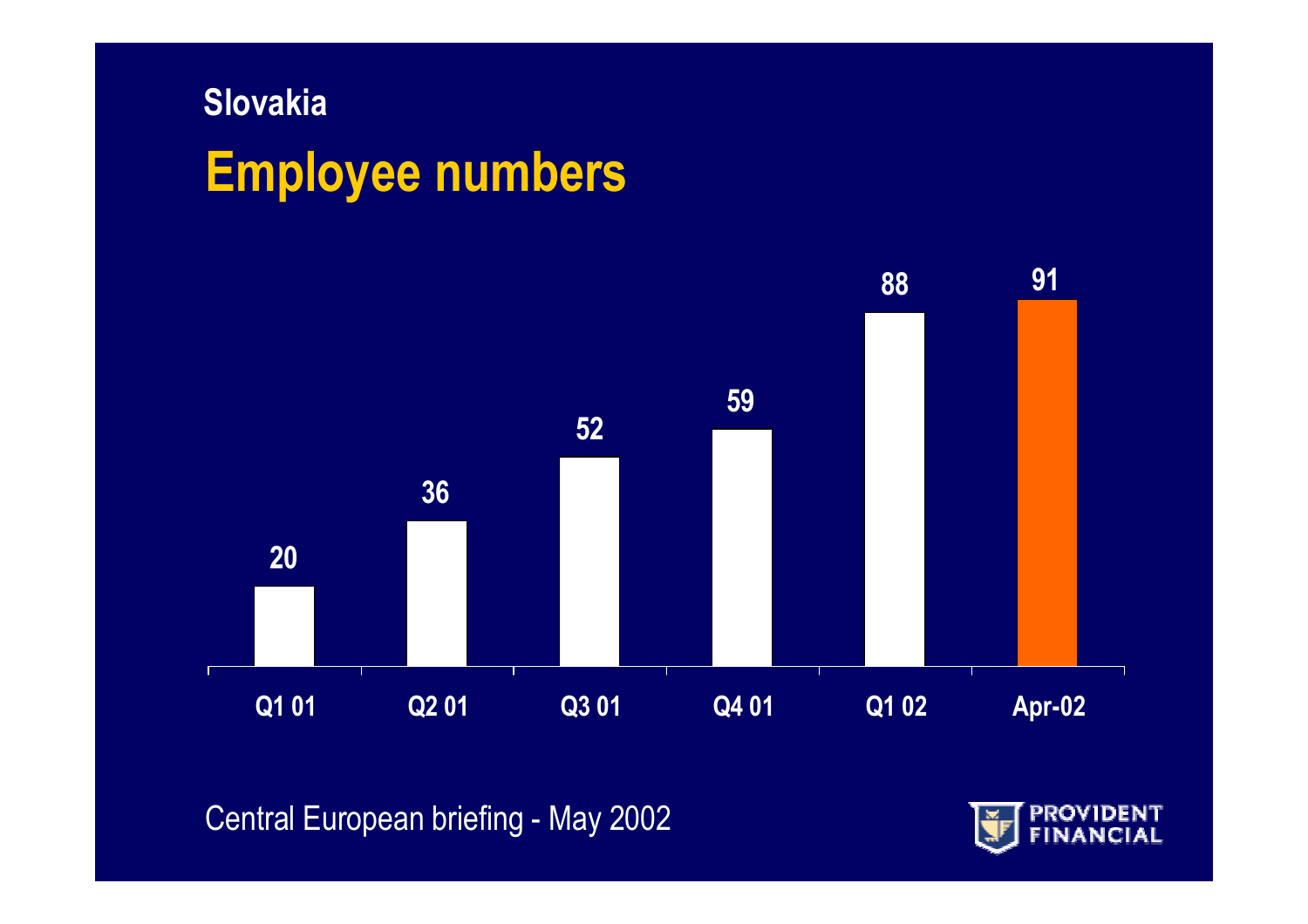### **Slovakia Customers**



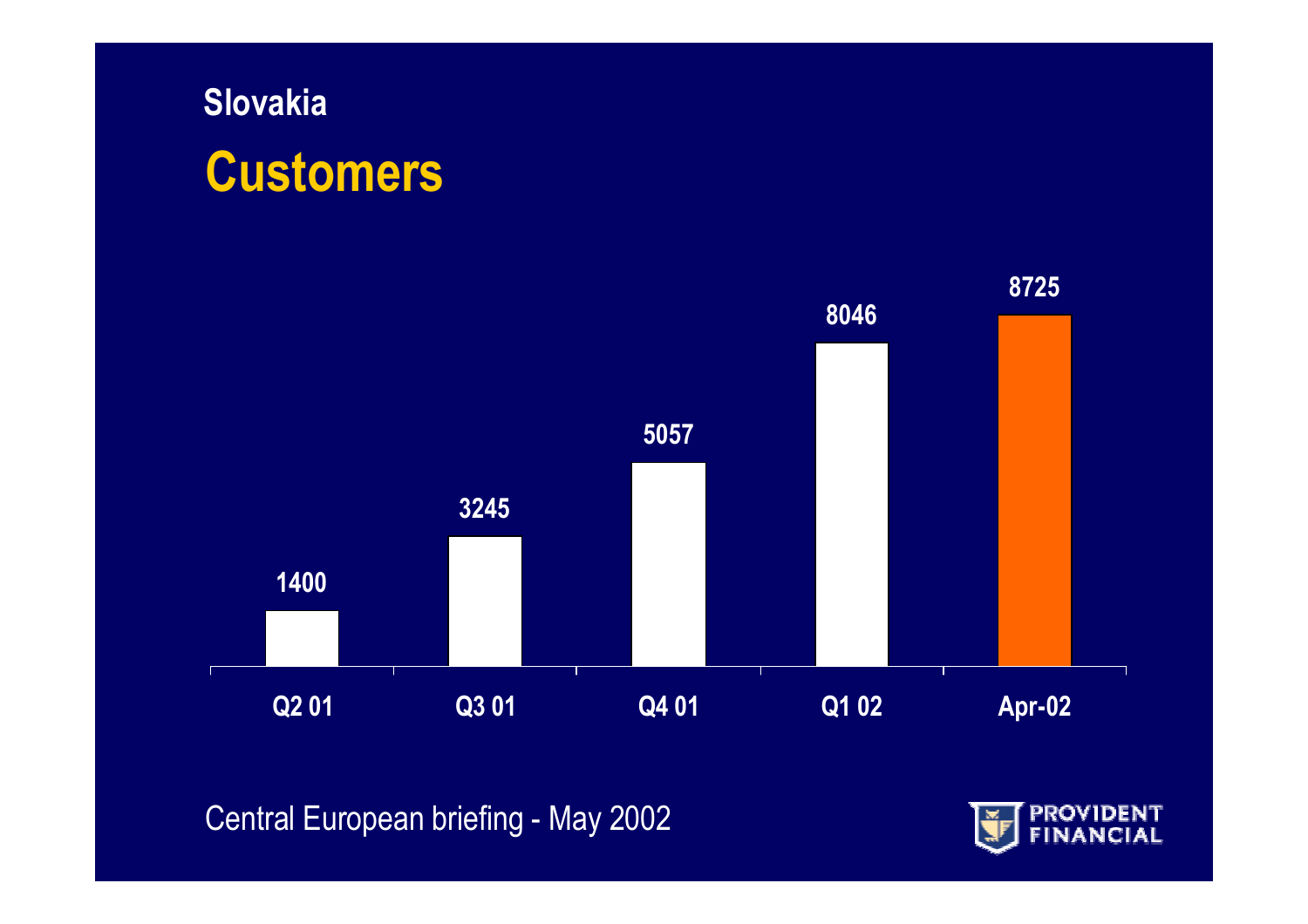### **Customer profile Slovakia**

- > Recruit through advertising, leafleting and recommendations
- > Average age is 38
- >Female 55% : male 45%
- > 75% pay weekly, 16% fortnightly and 9% monthly

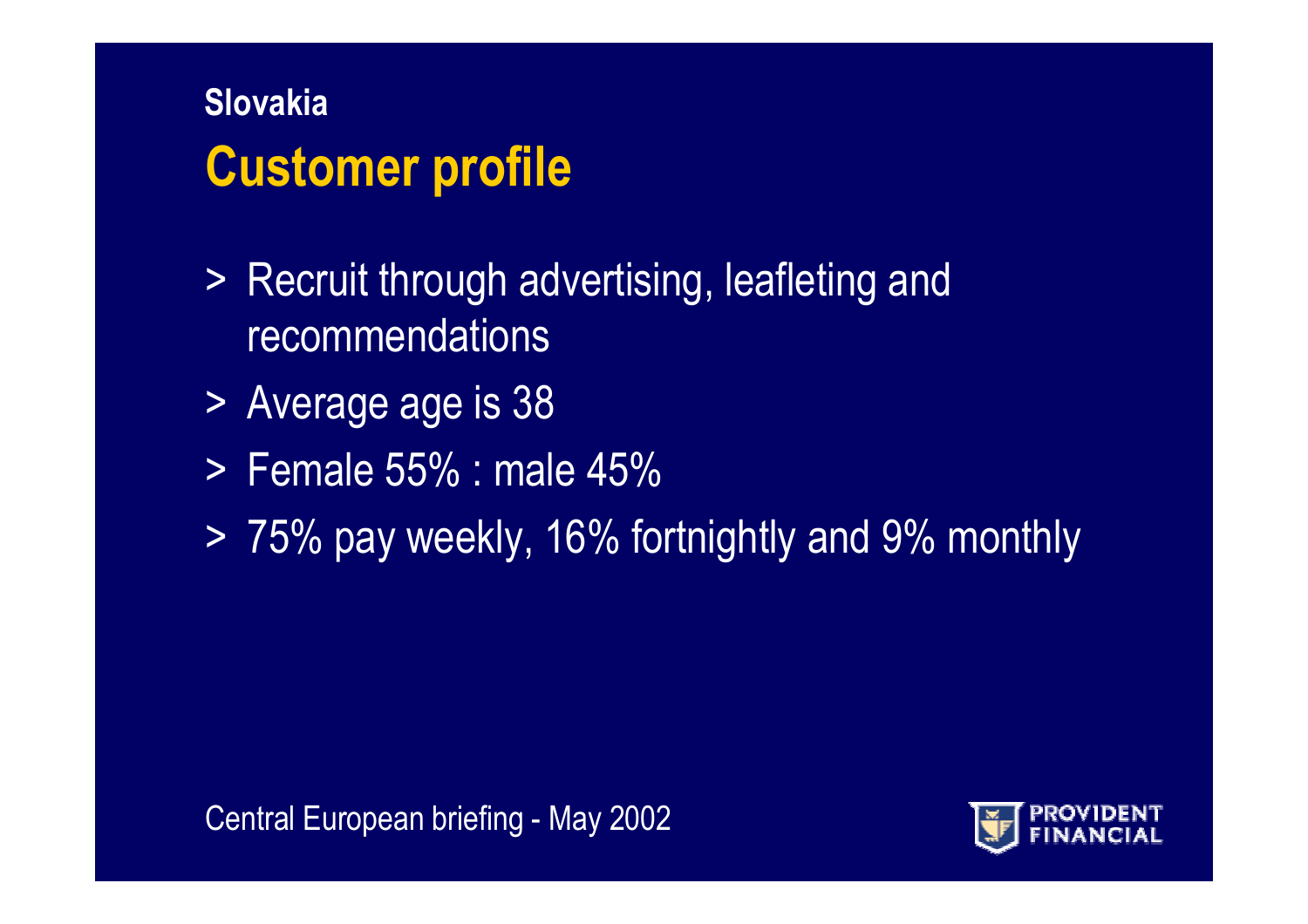# **Slovakia Marketing Activity**

- > Leaflet distribution
- > Press advertising
- >Billboards
- > Radio
- > Public transport

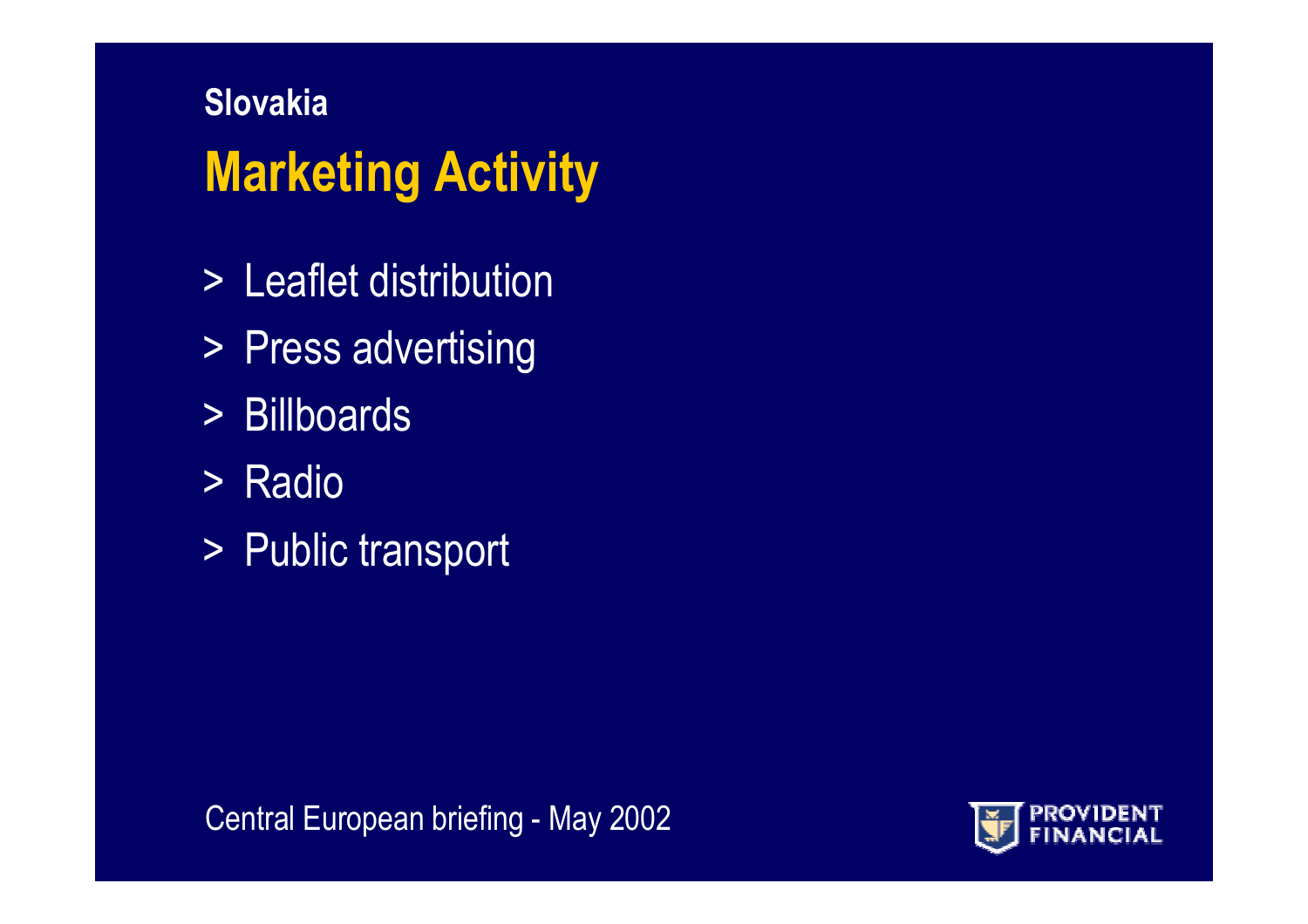# **SlovakiaMarketing Activity**

# **Peniaze** na ruku



**VOLAJTE ZADARMO INFOLINKA PROVIDENT** 0800 124 124 PROVIDENT FINANCIAL Máte sa na koho obrátiť





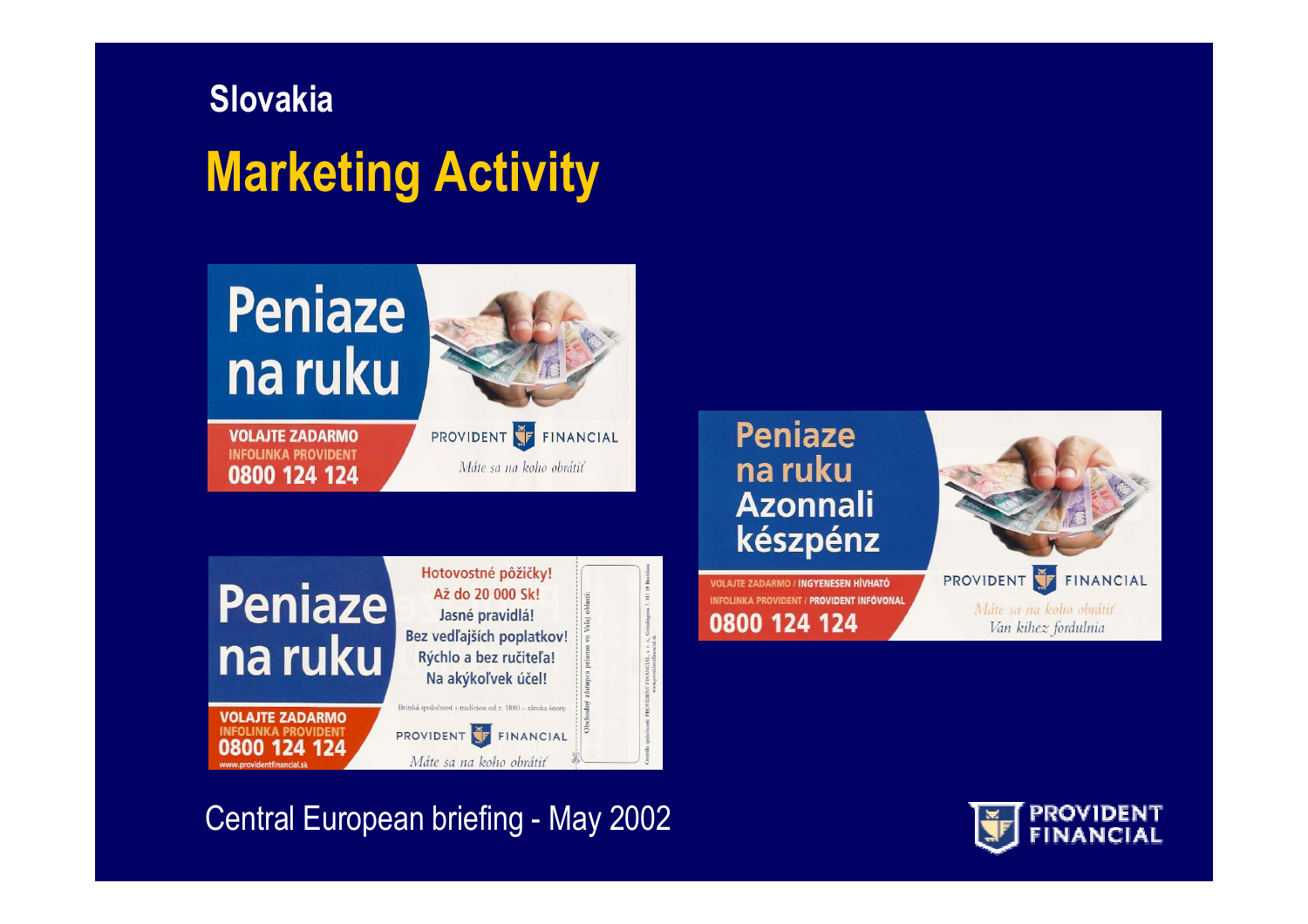### **Loan products Slovakia**

- $\geq$ Cash Loans (between 5,000Sk (£70) and 20,000Sk (£280)
- $\geq$ Current products are:
	- –20 weeks
	- –30 weeks
	- Limited to 1 loan per customer
- > Typical first loan issue value 6500 Sk (£95)
- > Average customer balance £100

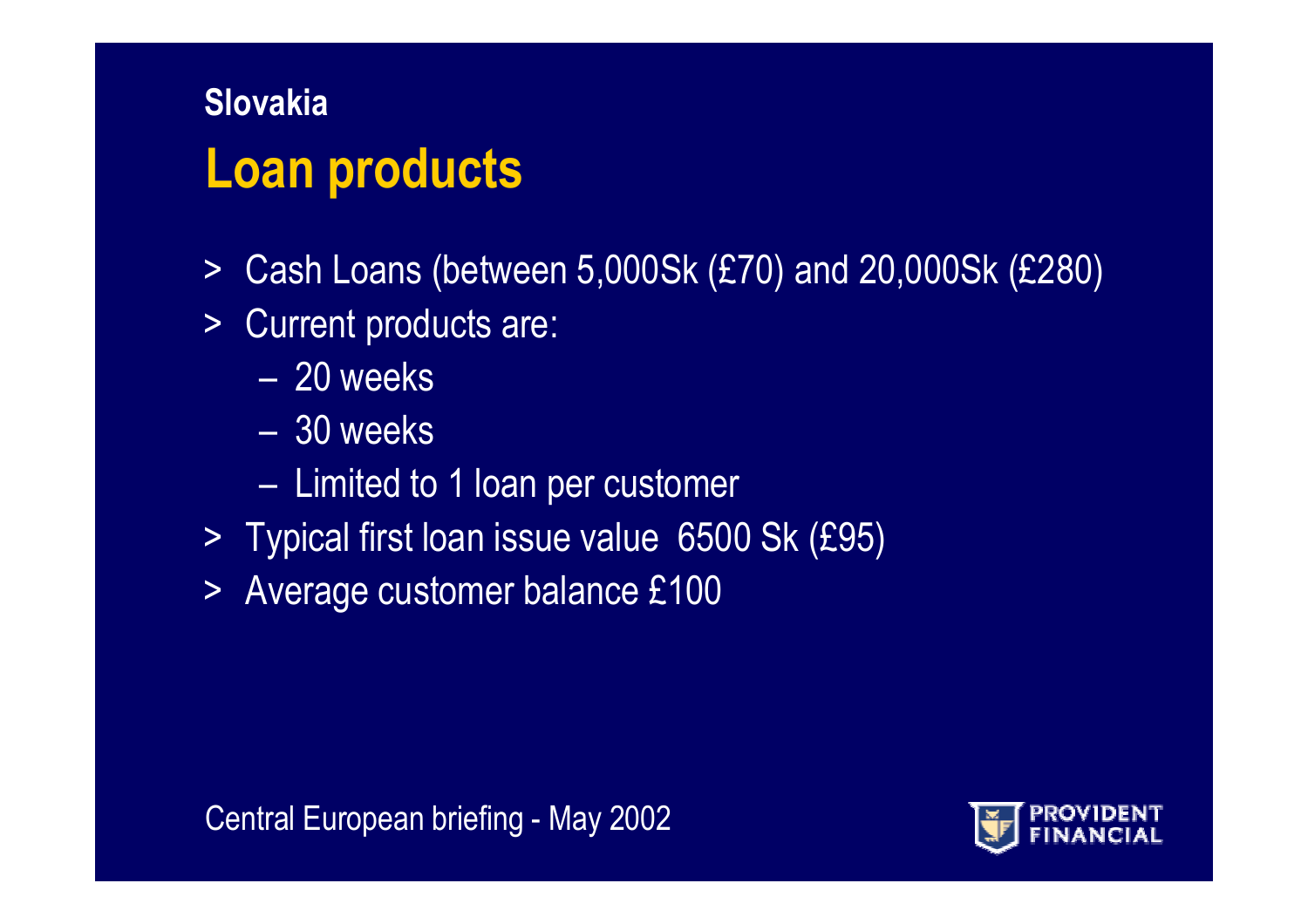# **Slovakia Loan product**

|                            | 20 week | 30 week |
|----------------------------|---------|---------|
|                            | crown   | crown   |
| <b>Typical loan amount</b> | 6,000   | 10,000  |
| Charges                    | 2,400   | 5,000   |
| $\frac{0}{0}$              | 40%     | 50%     |
| Total amount payable       | 8,400   | 15,000  |
| <b>Weekly rate</b>         | 420     | 500     |
| <b>APR</b>                 | 481%    | 330%    |

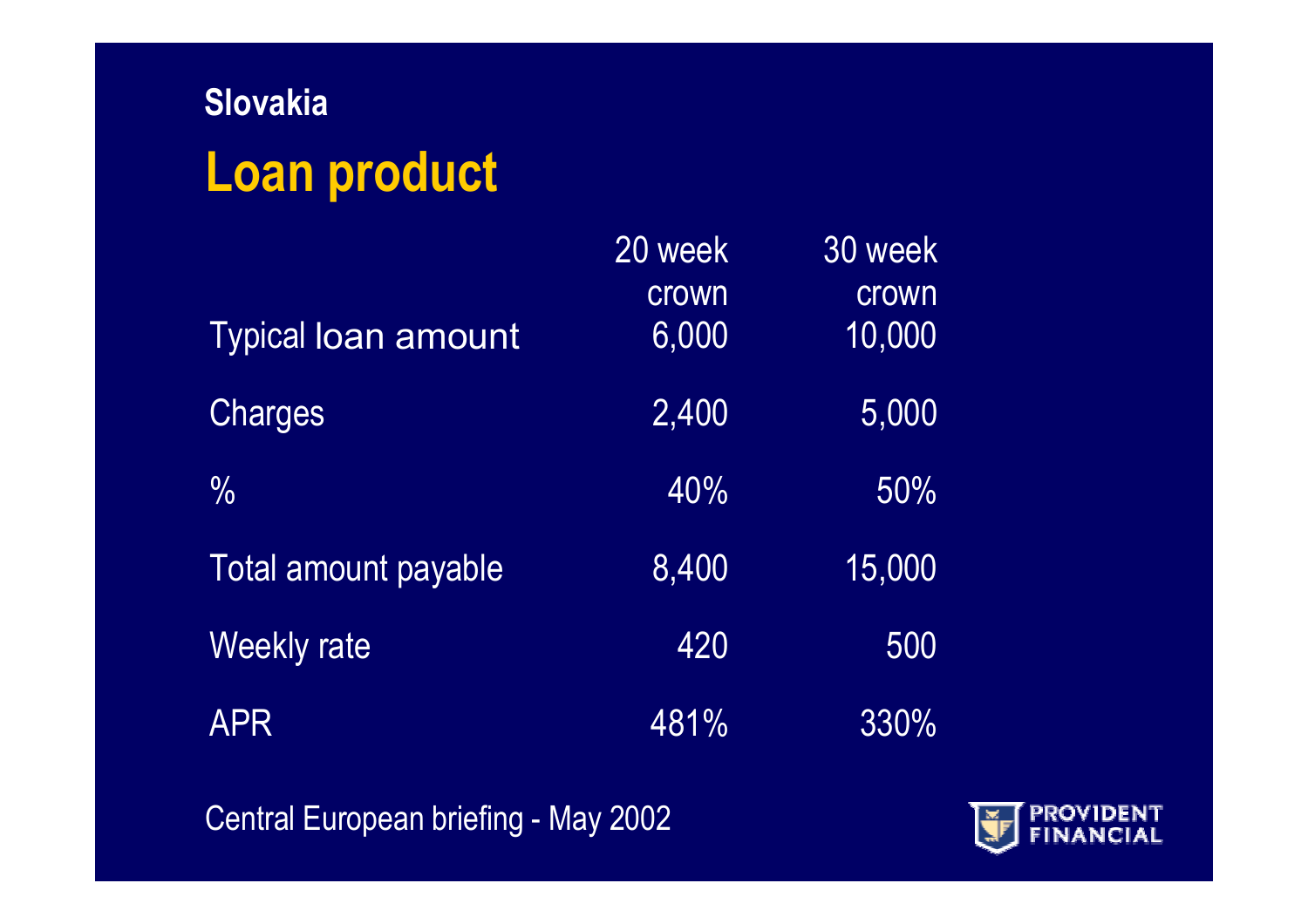### **The future?Slovakia**

- > Build on pilot successes to date
- > Evaluate the pilot in mid 2002
- > Controlled growth 2003 2005
- > People development
- > Ultimate potential